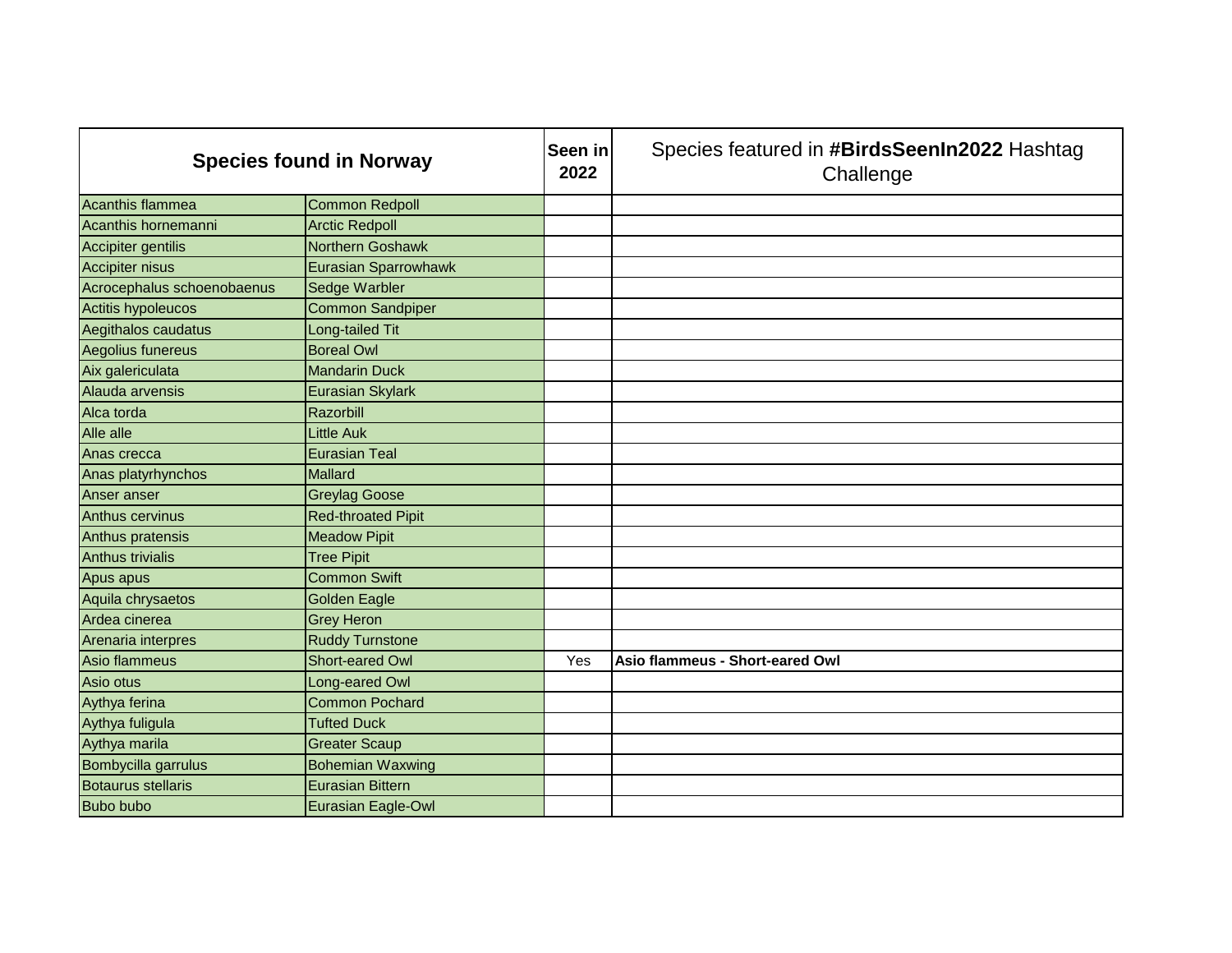| <b>Bubo scandiacus</b>       | <b>Snowy Owl</b>                |     |                                                |
|------------------------------|---------------------------------|-----|------------------------------------------------|
| Bucephala clangula           | <b>Common Goldeneye</b>         |     |                                                |
| <b>Buteo lagopus</b>         | Rough-legged Buzzard            |     |                                                |
| Calcarius Iapponicus         | Lapland Longspur                |     |                                                |
| Calidris alba                | Sanderling                      |     |                                                |
| Calidris alpina              | <b>Dunlin</b>                   |     |                                                |
| Calidris maritima            | <b>Purple Sandpiper</b>         |     |                                                |
| Calidris pugnax              | <b>Ruff</b>                     |     |                                                |
| Calidris temminckii          | Temminck's Stint                |     |                                                |
| <b>Carduelis carduelis</b>   | European Goldfinch              |     |                                                |
| Carpodacus erythrinus        | <b>Common Rosefinch</b>         |     |                                                |
| Cepphus grylle               | <b>Black Guillemot</b>          |     |                                                |
| Certhia familiaris           | <b>Eurasian Treecreeper</b>     |     |                                                |
| Charadrius hiaticula         | <b>Common Ringed Plover</b>     |     |                                                |
| <b>Charadrius morinellus</b> | <b>Eurasian Dotterel</b>        |     |                                                |
| <b>Chloris chloris</b>       | <b>European Greenfinch</b>      |     |                                                |
| Chroicocephalus ridibundus   | <b>Black-headed Gull</b>        |     |                                                |
| <b>Cinclus cinclus</b>       | <b>White-throated Dipper</b>    | Yes | <b>Cinclus cinclus - White-throated Dipper</b> |
| Clangula hyemalis            | _ong-tailed Duck                |     |                                                |
| Coloeus monedula             | Western Jackdaw                 |     |                                                |
| Columba livia                | <b>Rock Dove</b>                |     |                                                |
| Columba palumbus             | <b>Common Wood Pigeon</b>       |     |                                                |
| Corvus corax                 | Northern Raven                  |     |                                                |
| Corvus cornix                | <b>Hooded Crow</b>              |     |                                                |
| Corvus frugilegus            | <b>Rook</b>                     |     |                                                |
| <b>Cuculus canorus</b>       | Common Cuckoo                   |     |                                                |
| Curruca communis             | <b>Common Whitethroat</b>       |     |                                                |
| Curruca curruca              | Lesser Whitethroat              |     |                                                |
| <b>Cyanistes caeruleus</b>   | <b>Eurasian Blue Tit</b>        |     |                                                |
| Cygnus cygnus                | <b>Whooper Swan</b>             |     |                                                |
| Delichon urbicum             | <b>Common House Martin</b>      |     |                                                |
| Dendrocopos leucotos         | <b>White-backed Woodpecker</b>  |     |                                                |
| Dendrocopos major            | <b>Great Spotted Woodpecker</b> |     |                                                |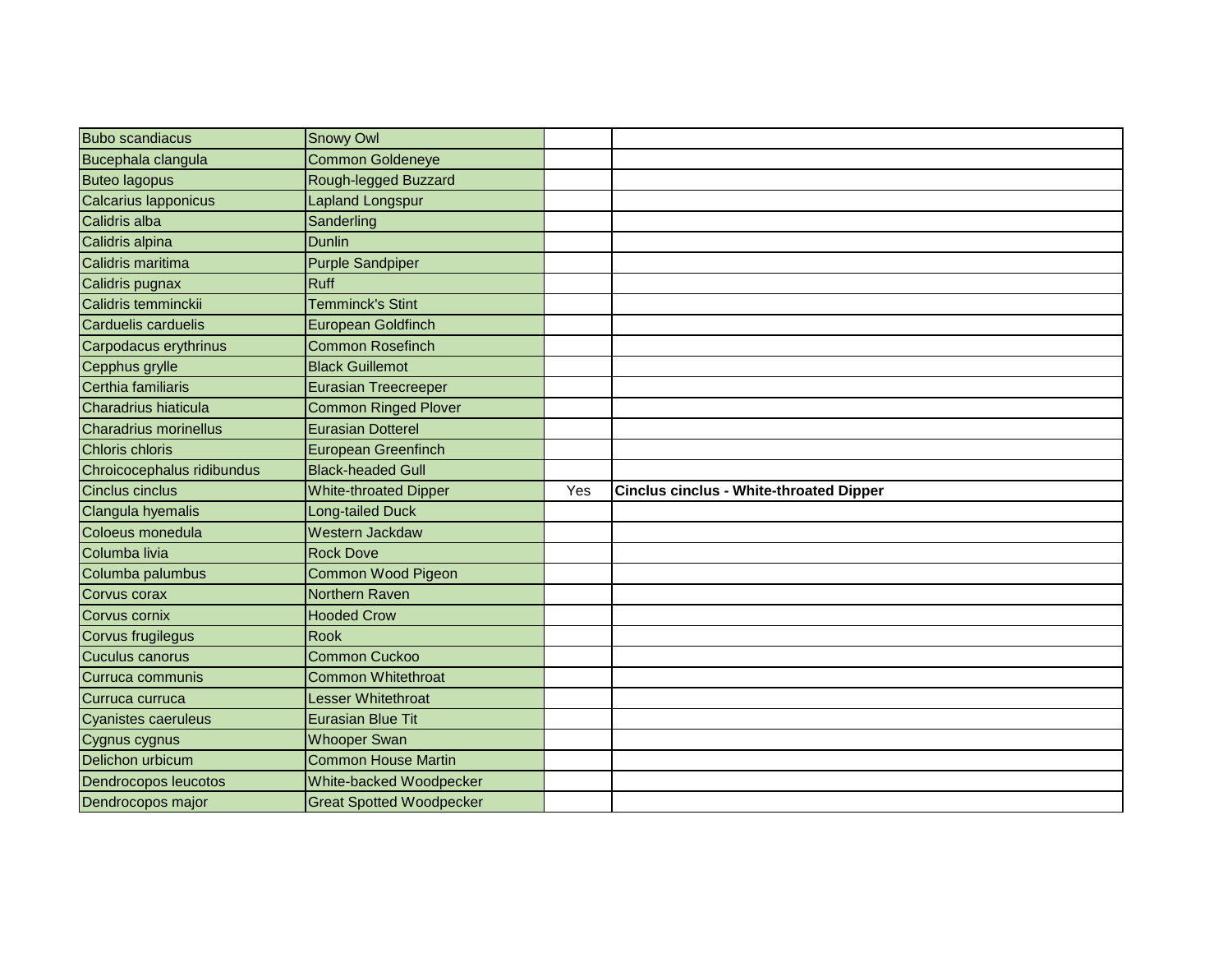| <b>Dryobates minor</b>       | Lesser Spotted Woodpecker       |     |                                           |
|------------------------------|---------------------------------|-----|-------------------------------------------|
| <b>Dryocopus martius</b>     | <b>Black Woodpecker</b>         |     |                                           |
| Emberiza citrinella          | Yellowhammer                    |     |                                           |
| Emberiza schoeniclus         | <b>Common Reed Bunting</b>      |     |                                           |
| Eremophila alpestris         | <b>Horned Lark</b>              |     |                                           |
| Erithacus rubecula           | European Robin                  |     |                                           |
| <b>Falco columbarius</b>     | <b>Merlin</b>                   |     |                                           |
| <b>Falco peregrinus</b>      | <b>Peregrine Falcon</b>         |     |                                           |
| <b>Falco rusticolus</b>      | Gyrfalcon                       |     |                                           |
| <b>Falco tinnunculus</b>     | <b>Common Kestrel</b>           |     |                                           |
| Ficedula hypoleuca           | <b>European Pied Flycatcher</b> |     |                                           |
| Fratercula arctica           | <b>Atlantic Puffin</b>          |     |                                           |
| Fringilla coelebs            | <b>Common Chaffinch</b>         |     |                                           |
| Fringilla montifringilla     | <b>Brambling</b>                | Yes | Fringilla montifringilla - Brambling      |
| <b>Fulica atra</b>           | <b>Eurasian Coot</b>            |     |                                           |
| <b>Fulmarus glacialis</b>    | <b>Northern Fulmar</b>          |     |                                           |
| Gallinago gallinago          | <b>Common Snipe</b>             |     |                                           |
| Gallinago media              | <b>Great Snipe</b>              |     |                                           |
| Gallinula chloropus          | <b>Common Moorhen</b>           |     |                                           |
| Garrulus glandarius          | <b>Eurasian Jay</b>             |     |                                           |
| Gavia adamsii                | Yellow-billed Loon              |     |                                           |
| Gavia arctica                | <b>Black-throated Loon</b>      |     |                                           |
| Gavia immer                  | <b>Common Loon</b>              |     |                                           |
| Glaucidium passerinum        | Eurasian Pygmy Owl              |     |                                           |
| Gavia stellata               | <b>Red-throated Loon</b>        |     |                                           |
| <b>Grus grus</b>             | <b>Common Crane</b>             |     |                                           |
| Gulosus aristotelis          | <b>European Shag</b>            |     |                                           |
| Haematopus ostralegus        | Eurasian Oystercatcher          |     |                                           |
| Haliaeetus albicilla         | <b>White-tailed Eagle</b>       | Yes | Haliaeetus albicilla - White-tailed Eagle |
| Hippolais icterina           | <b>Icterine Warbler</b>         |     |                                           |
| Hirundo rustica              | <b>Barn Swallow</b>             |     |                                           |
| <b>Hydrobates leucorhous</b> | Leach's Storm Petrel            |     |                                           |
| <b>Hydrobates pelagicus</b>  | European Storm Petrel           |     |                                           |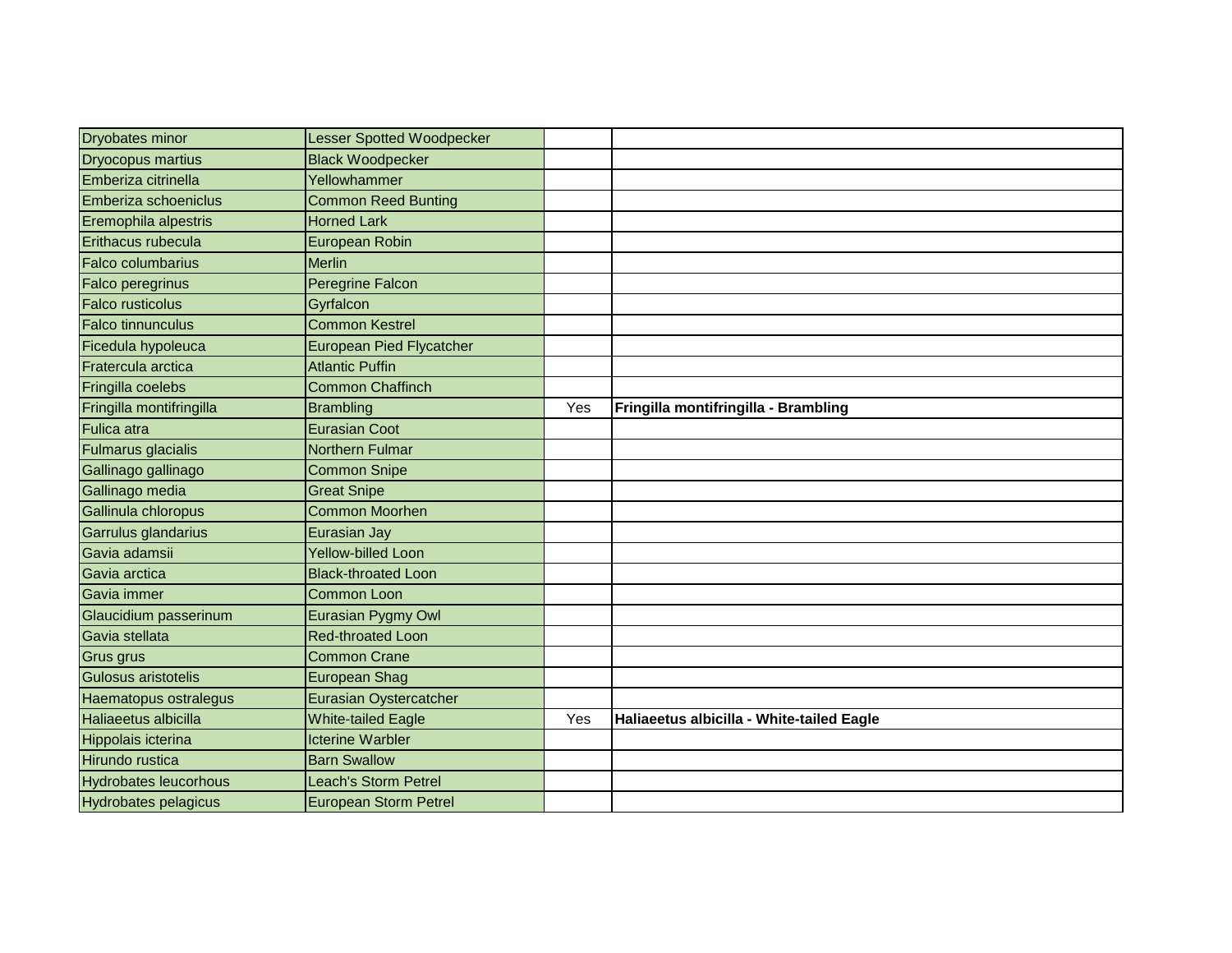| Jynx torquilla           | <b>Eurasian Wryneck</b>        |  |
|--------------------------|--------------------------------|--|
| Lagopus lagopus          | <b>Willow Ptarmigan</b>        |  |
| Lagopus muta             | Rock Ptarmigan                 |  |
| Lanius excubitor         | <b>Great Grey Shrike</b>       |  |
| Larus argentatus         | <b>European Herring Gull</b>   |  |
| Larus canus              | <b>Common Gull</b>             |  |
| Larus fuscus             | Lesser Black-backed Gull       |  |
| Larus glaucoides         | <b>Iceland Gull</b>            |  |
| Larus hyperboreus        | <b>Glaucous Gull</b>           |  |
| Larus marinus            | <b>Great Black-backed Gull</b> |  |
| Limosa limosa            | <b>Black-tailed Godwit</b>     |  |
| Linaria flavirostris     | Twite                          |  |
| Lophophanes cristatus    | <b>European Crested Tit</b>    |  |
| Loxia curvirostra        | <b>Red Crossbill</b>           |  |
| Loxia pytyopsittacus     | <b>Parrot Crossbill</b>        |  |
| Luscinia svecica         | <b>Bluethroat</b>              |  |
| Lyrurus tetrix           | <b>Black Grouse</b>            |  |
| Mareca penelope          | Eurasian Wigeon                |  |
| Melanitta fusca          | <b>Velvet Scoter</b>           |  |
| Melanitta nigra          | <b>Common Scoter</b>           |  |
| Mergellus albellus       | <b>Smew</b>                    |  |
| Mergus merganser         | <b>Common Merganser</b>        |  |
| Mergus serrator          | <b>Red-breasted Merganser</b>  |  |
| Morus bassanus           | <b>Northern Gannet</b>         |  |
| Motacilla alba           | White Wagtail                  |  |
| Motacilla flava          | <b>Western Yellow Wagtail</b>  |  |
| Muscicapa striata        | <b>Spotted Flycatcher</b>      |  |
| Nucifraga caryocatactes  | <b>Spotted Nutcracker</b>      |  |
| Numenius arquata         | <b>Eurasian Curlew</b>         |  |
| Numenius phaeopus        | <b>Eurasian Whimbrel</b>       |  |
| Oenanthe oenanthe        | Northern Wheatear              |  |
| Oriolus oriolus          | <b>Eurasian Golden Oriole</b>  |  |
| <b>Pandion haliaetus</b> | <b>Western Osprey</b>          |  |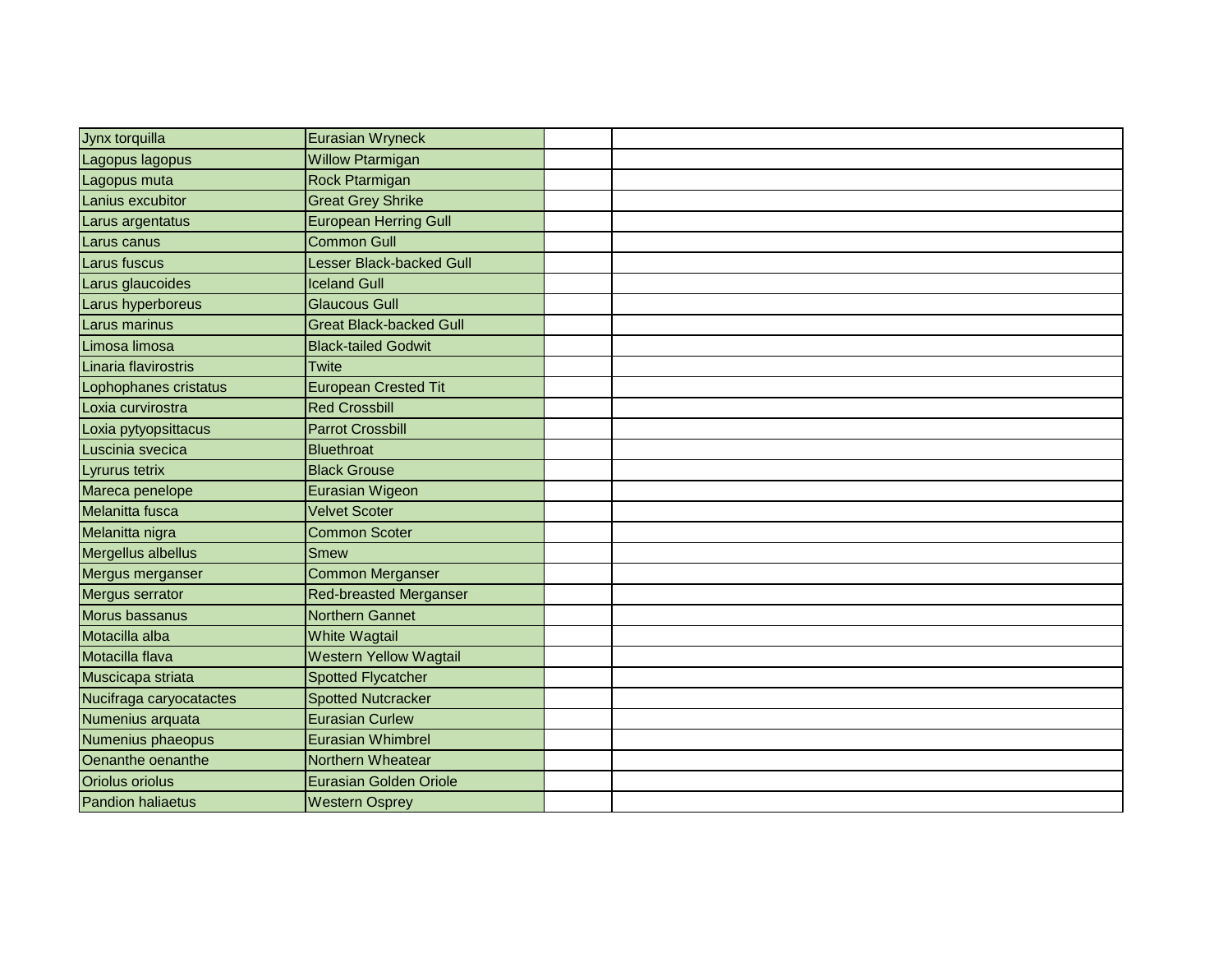| Parus major              | <b>Great Tit</b>                      | Yes | Parus major - Great Tit |
|--------------------------|---------------------------------------|-----|-------------------------|
| <b>Passer domesticus</b> | <b>House Sparrow</b>                  |     |                         |
| Periparus ater           | <b>Coal Tit</b>                       |     |                         |
| Perisoreus infaustus     | Siberian Jay                          |     |                         |
| Phalacrocorax carbo      | <b>Great Cormorant</b>                |     |                         |
| Phalaropus lobatus       | <b>Red-necked Phalarope</b>           |     |                         |
| Phoenicurus phoenicurus  | <b>Common Redstart</b>                |     |                         |
| Phylloscopus collybita   | Chiffchaff                            |     |                         |
| Phylloscopus sibilatrix  | <b>Wood Warbler</b>                   |     |                         |
| Phylloscopus trochilus   | <b>Willow Warbler</b>                 |     |                         |
| Pica pica                | <b>Eurasian Magpie</b>                |     |                         |
| Picoides tridactylus     | <b>Eurasian Three-toed Woodpecker</b> |     |                         |
| Picus canus              | Grey-headed Woodpecker                |     |                         |
| Picus viridis            | European Green Woodpecker             |     |                         |
| Pinicola enucleator      | <b>Pine Grosbeak</b>                  |     |                         |
| Plectrophenax nivalis    | <b>Snow Bunting</b>                   |     |                         |
| Pluvialis apricaria      | <b>European Golden Plover</b>         |     |                         |
| Podiceps auritus         | <b>Horned Grebe</b>                   |     |                         |
| Podiceps cristatus       | <b>Great Crested Grebe</b>            |     |                         |
| Podiceps grisegena       | <b>Red-necked Grebe</b>               |     |                         |
| Poecile montanus         | <b>Willow Tit</b>                     |     |                         |
| Poecile palustris        | <b>Marsh Tit</b>                      |     |                         |
| Porzana porzana          | <b>Spotted Crake</b>                  |     |                         |
| Prunella modularis       | <b>Dunnock</b>                        |     |                         |
| <b>Puffinus puffinus</b> | Manx Shearwater                       |     |                         |
| Pyrrhula pyrrhula        | <b>Eurasian Bullfinch</b>             |     |                         |
| Rallus aquaticus         | <b>Water Rail</b>                     |     |                         |
| Regulus regulus          | Goldcrest                             |     |                         |
| Riparia riparia          | <b>Sand Martin</b>                    |     |                         |
| Rissa tridactyla         | <b>Black-legged Kittiwake</b>         |     |                         |
| Saxicola rubetra         | Whinchat                              |     |                         |
| Scolopax rusticola       | <b>Eurasion Woodcock</b>              |     |                         |
| Sitta europaea           | <b>Eurasian Nuthatch</b>              |     |                         |